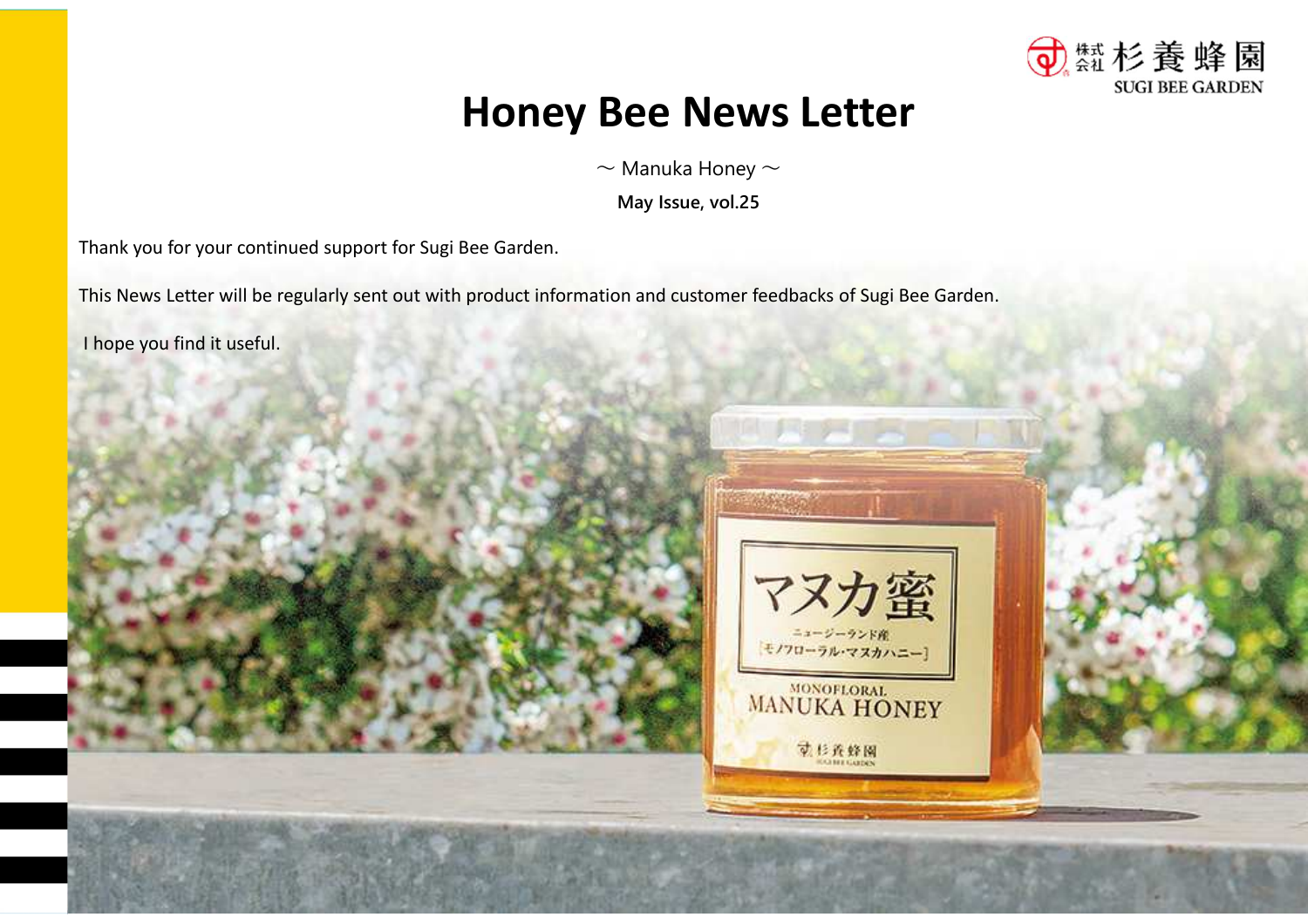

### **What's Manuka Honey?**

It is <sup>a</sup> shrub of Myrtaceae family that grows wild only in New Zealand. "Manuka" means "tree of resurrection" or "tree of healing" in Māori language. The honey that can be collected from these manuka flowers is called manuka honey.

 In addition to the strong antibacterial effect of "methylglyoxal (MGO)," manuka honey is known to have <sup>a</sup> stronger antioxidant effect that removes active oxygen than other honeys such as acacia.

Manuka honey, which has been proven to have antibacterial effects through various studies, is also <sup>a</sup> medical honey collected for therapeutic purposes. It has also been academically proven to have <sup>a</sup> high bactericidal effect against H. pylori, which has become <sup>a</sup> problem in recent years. It is also actively used in medical institutions in Oceania, Europe, and the United States to treat diabetic complications and skin diseases caused by floor rubbing in patients undergoing long-term medical treatment.



\*Manuka flower

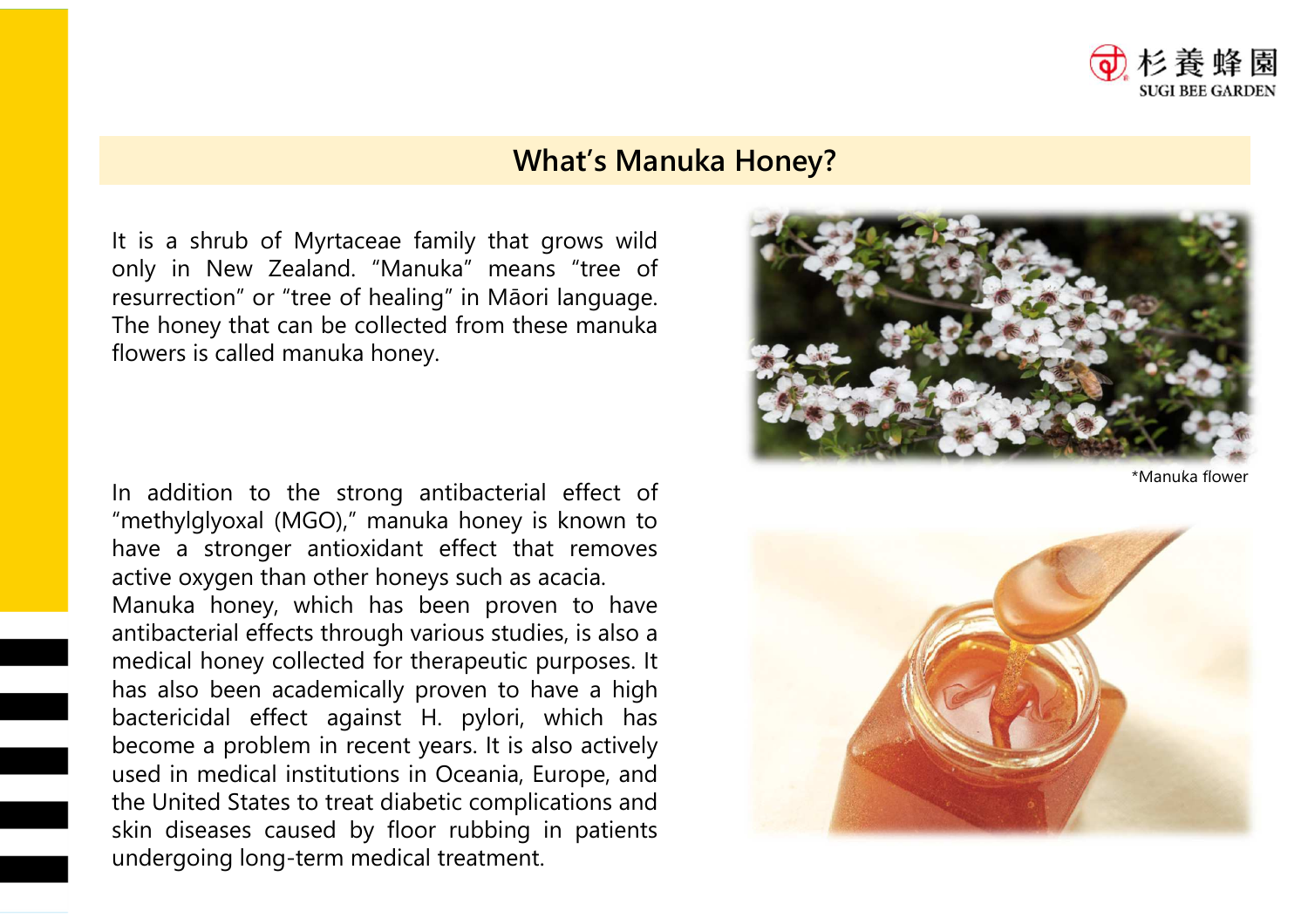

## **Established a local corporation in New Zealand to ensure a stable supply of high quality manuka honey**



Since 2004, members of the beekeeping department have been visiting the area to collect honey and conduct other beekeeping activities. In July 2019, the local subsidiary "SUGI BEE GARDEN (NZ) Co.LIMITED" was established. We deliver high quality Manuka honey with support from the New Zealand government. Our beekeeping business is highly regarded in New Zealand and we work with local beekeepers to collect honey.

## **Sugi Bee Garden's Manuka Honey Bee Farm in New Zealand**

New Zealand is a beautiful country blessed with vast nature that the people are proud to call "clean, green country" despite various developments. Our bee farm is located deep in the mountains, surrounded by untouched wilderness, and our Manuka honey is free from pesticides because we only use Manuka trees that grow wild in this untouched environment. That is why weare able to deliver monofloral manuka honey that contains no other nectar.



The bee farm located in the wilderness where white manuka flowers bloom all over the mountains.





Nectar source in a remote area Sugi Bee Garden's beekeepers collecting honey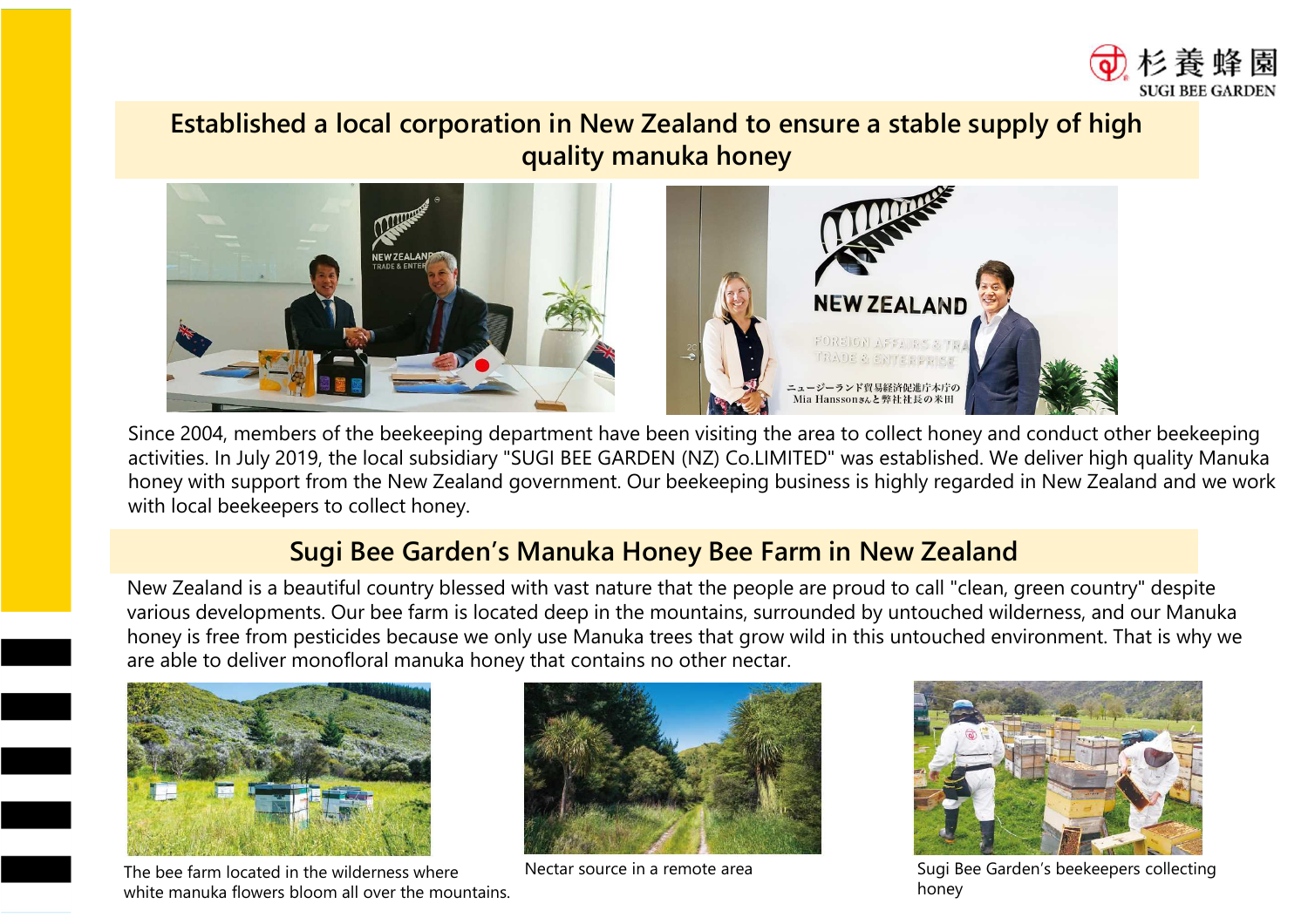

# **Sugi Bee Garden's Manuka Honey is the highest rank according to standards set by the New Zealand government.**



https://www.mpi.govt.nz/growing-and-harvesting/honey-and-bees/manuka-honey/

Some of the manuka honey sold around the world has its quality quantified according to each company's own standards, which are determined by the amount of "methylglyoxal (MGO)" contained in the manuka honey.

However, there have been concerns that "methylglyoxal" could be falsified by increasing the amount by heating or by artificial addition. New quality standards have been established to change this situation.

Sugi Bee Garden's Manuka honey is based on the New Zealand government's five test criteria of "four chemical tests" and "DNA analysis of pollen", and is not stated in numerical form.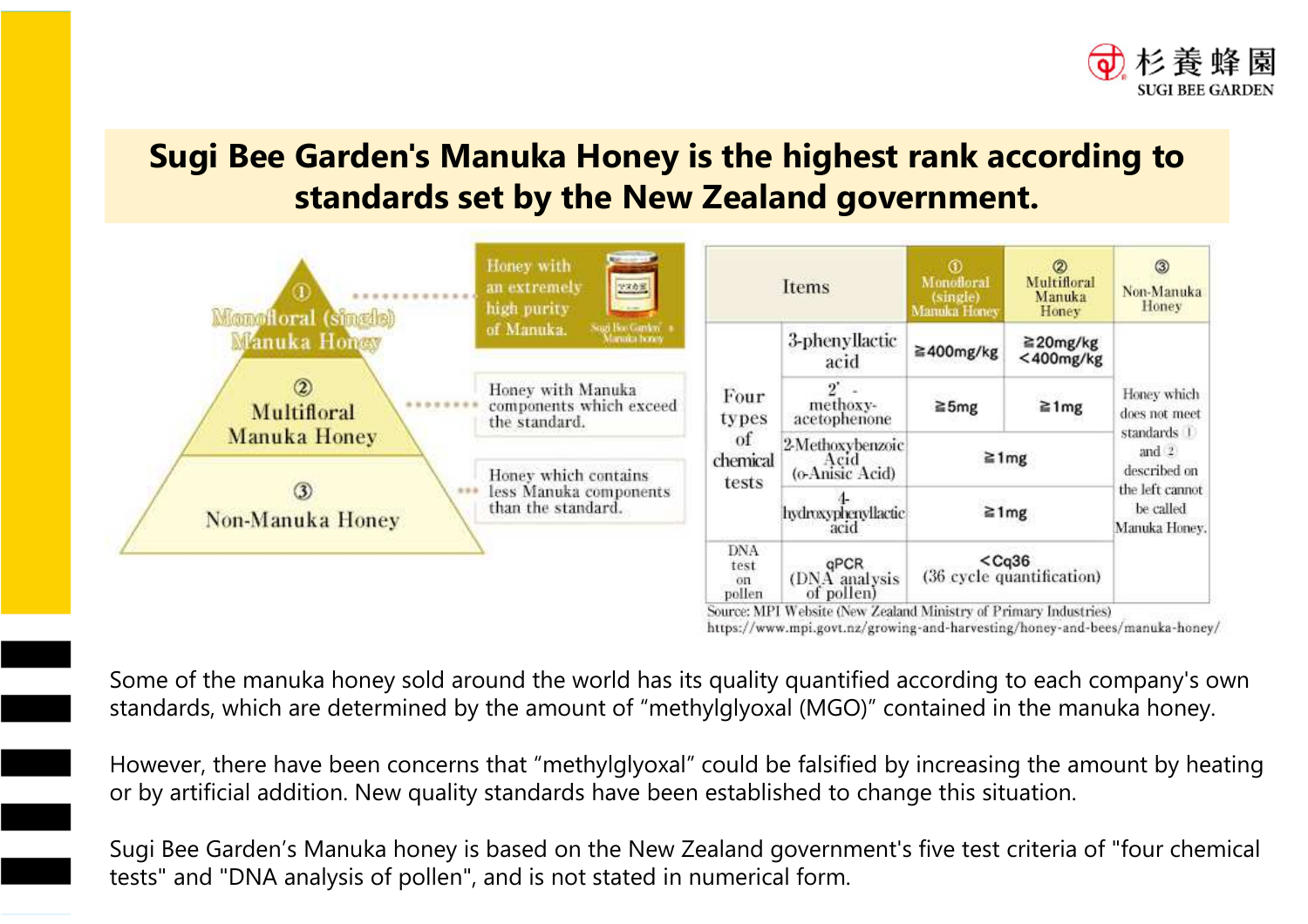

# **Manuka Honey Product Lineup**



#### Manuka Honey

It is a highly pure and high quality Manuka honey (monofloral Manuka honey) without any modification. Unlike the mild taste and flavor of milk vetch or acacia honey, it has a rich, full flavor and mellow floral aroma.



#### Manuka Honey with Fresh Royal Jelly

Royal jelly eaten only by the queen bee. It is the sole source of nutrition for the queen bee, which lays about 1,500 to 3,000 eggs, and contains essential amino acids, vitamins, and the unique ingredient decenoic acid.



#### Manuka Honey with Propolis

Propolis is produced by bees from shoots and resin. It contains flavonoids, vitamins, minerals, and other useful components, and is said to be a natural antibiotic.



#### Manuka Honey with Fresh Royal Jelly & Propolis

Nutritional components of propolis and royal jelly. This is the strongest honey in Sugi Bee Garden's history with the added antibacterial power of manuka honey.



**Find more about Manuka Honey from here**